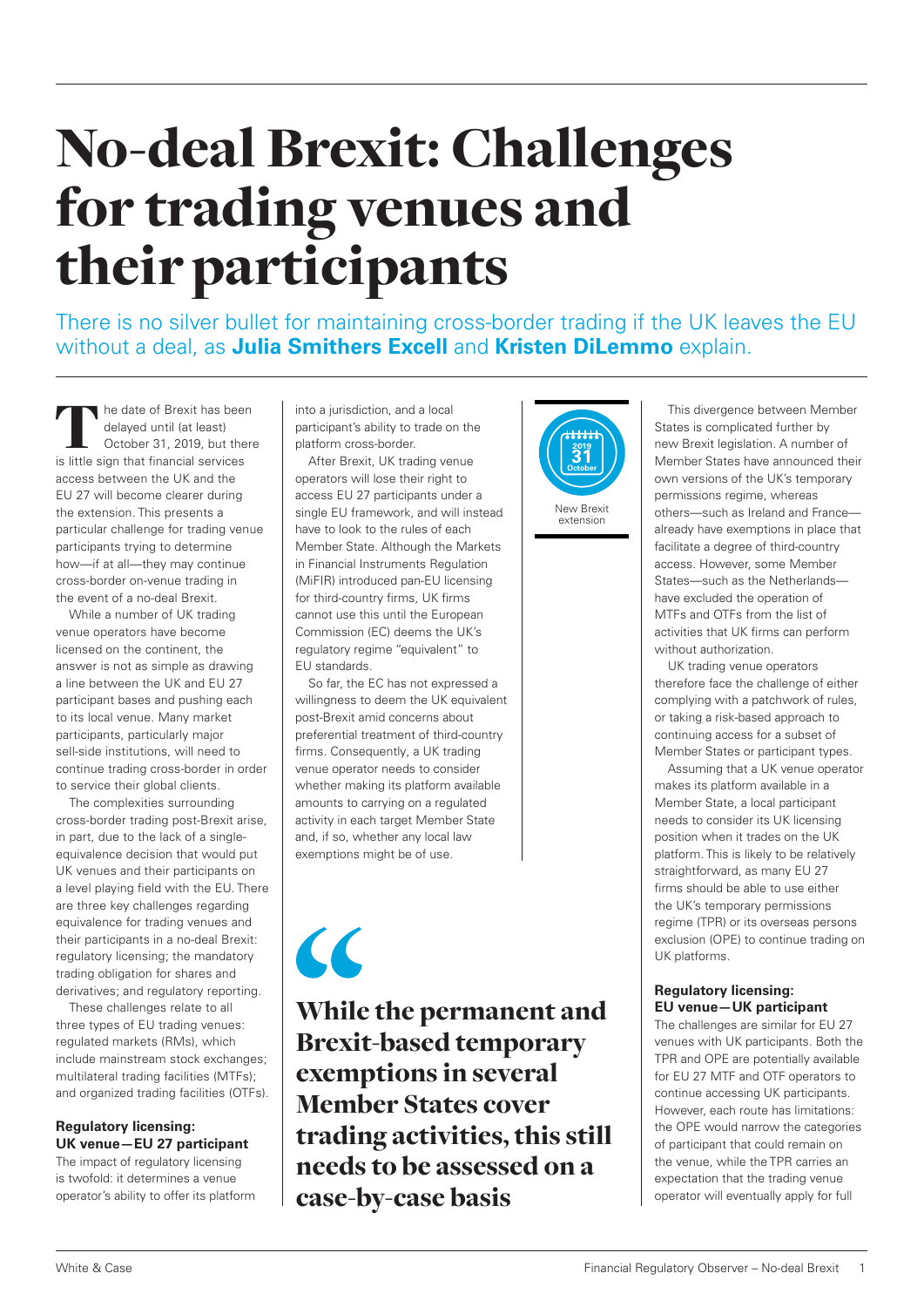UK authorization. The UK's Financial Conduct Authority (FCA) has clarified that EEA market operators (including RM operators) will either need to rely on the OPE or apply to become a recognized overseas investment exchange to continue accessing the UK market.

From the UK participant's perspective, it will need to consider its licensing position in the venue's home Member State. While the permanent and Brexit-based temporary exemptions in several Member States cover trading activities, this still needs to be assessed on a case-by-case basis. In the Netherlands, for example, own-account dealing on a Dutch trading venue can be exempt from licensing, but the exemption does not expressly cover agency or client trading.

#### **Mandatory trading**

Apart from issues surrounding access, participants also need to consider how the mandatory trading obligation will impact their cross-border trading. This is particularly relevant for UK firms trading with EU 27 counterparties or through their EU 27 branches (and vice versa).

#### **Share Trading Obligation (STO)**

Article 23 of MiFIR broadly requires investment firms to trade shares that are admitted to trading on an EU trading venue (TOTV) on an RM, MTF or systematic internalizer (SI), or on a third-country trading venue that the EC has deemed equivalent. To date, the EC has deemed certain venues equivalent in Australia, Hong Kong, Switzerland (on a temporary basis), and the US.

As part of the UK's on-shoring of EU legislation, the UK will have its own STO that mirrors the MiFIR requirements. This means that UK STO instruments will have to be traded on a UK venue, or on an equivalent thirdcountry venue.

If a share is traded on a UK venue and an EU 27 venue, it could be subject to both STOs. When this happens, there might not be a mutually suitable trading venue for a UK firm trading with an EU 27 firm: an EU 27 venue would not work for the UK firm, and a UK venue would not work for the EU 27 firm.

Likewise, there might be a conflict between the two STOs for a firm with a presence in both the EU 27



ESMA announced that it will only consider shares issued by EU 27 firms as falling within the EU 27 STO

 $\epsilon$ Market participants will need to consider the impact of the Share Trading Obligation (STO) and Derivative Trading Obligation (DTO) on their trading activity

> and the UK. For example: an Italian bank wishes to trade, via its London branch, a share that is dual-listed on the London Stock Exchange and the Frankfurt Stock Exchange. The share will be subject to the UK STO because of its UK listing, and to the EU 27 STO because of its German listing. Because the London branch's seat is in Italy, it must satisfy the EU 27 STO by executing the trade on an EU 27 venue. However, the UK branch must also satisfy the UK STO by executing the trade on a UK venue.

Mutual equivalence decisions are the solution to this clash of STOs. The UK seems willing to grant STO equivalence to EU 27 trading venues, which would mean that UK STO instruments could be traded on either UK or EU 27 venues.

But there is a clear expectation of reciprocity, which the European Securities and Markets Authority (ESMA) appears reluctant to support. ESMA announced on May 29, 2019 that, with the aim of minimizing overlaps, it would only consider shares issued by EU 27 firms as falling within the EU 27 STO. In response, the FCA pointed out that many EU 27-issued shares are dual-listed on UK venues, and would still be subject to overlapping STOs. ESMA continues to encourage the FCA to clarify its position on the application of the UK STO well ahead of the current Brexit deadline of October 31, 2019.

# **Derivative Trading Obligation (DTO)**

The DTO under Article 28 of MiFIR requires firms to conclude transactions in certain derivatives on an EU trading venue, or on a thirdcountry trading venue that the EC has deemed equivalent.

The DTO raises similar issues to the STO, including a clash between EU 27 and UK obligations, but with a few key differences. Derivatives, unlike shares, can be traded on OTFs, which would expand the scope of venues and participants affected by the competing obligations.

As with the STO, the EC has deemed some venues in the US and Singapore equivalent for DTO purposes, but has not signaled a willingness to deem any UK venues equivalent post-Brexit.

Without a clear resolution, market participants will need to consider the impact of the STO and DTO on their trading activity. It may be that firms subject to clashing obligations can only trade DTO/STO instruments on venues that the EC and FCA have both deemed equivalent. This might be impractical, as it would require mutual membership of a third-country venue and could trigger local licensing issues. For example, high-volume trading on US swap execution facilities (SEFs) might require CFTC authorization.

# **Regulatory reporting**

Investment firms trading TOTV instruments are subject to transparency and transaction reporting requirements. These requirements differ depending on whether the firm is trading OTC or on-venue, which means that a no-deal Brexit could impact how and when a participant reports.

#### **Transparency reporting**

Articles 20/21 of MiFIR require investment firms to make public certain information relating to OTC trades in TOTV instruments. This post-